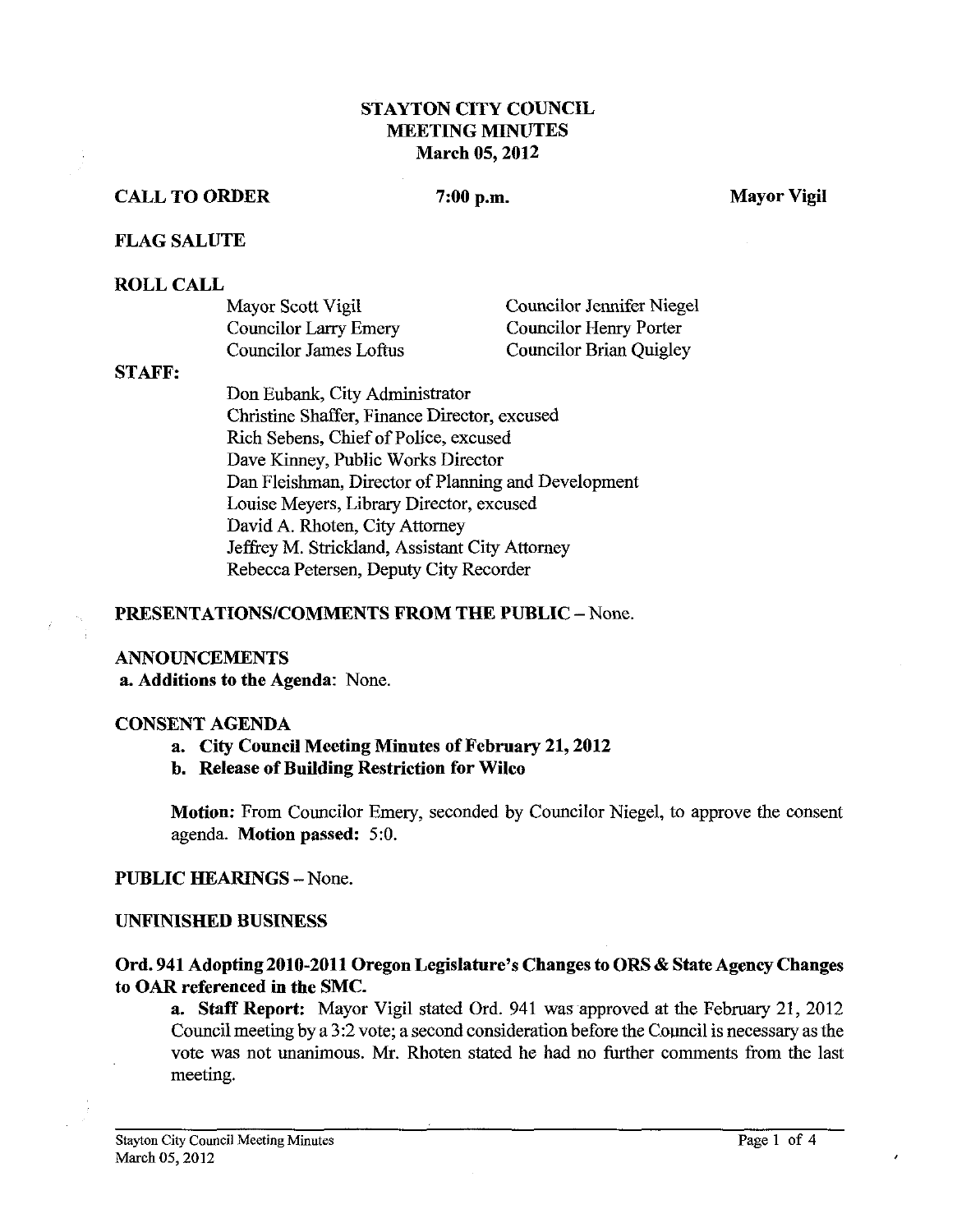**b. Council Deliberation:** Councilor Loftus asked Councilor Niegel if she had read the compendium of ordinances the council was about to adopt, and did she fully understand them. Councilor Niegel stated that she had read enough to make a decision. Councilor Loftus reminded Councilor Niegel that at the last Council meeting she had stated she would defer to the advice of the City Attorney. Councilor Loftus reminded Councilor Niegel that as an attorney she did not have the authority to defer the decision to someone else. Mr. Rhoten stated the reason the issue was before the body of the Council was because of the Supreme Court decision that Councilor Loftus was referring too. Mr. Rhoten stated that the Council as a collective body is taking on the responsibility and not delegating it; Councilor Loftus was misstating what he understood as being the delegation of authority. Mr. Rhoten stated that by Councilor Loftus saying that somehow Councilor Niegel was violatingthe law was totally out of order. Councilor Loftus stated his intent was not to ask the question only to Councilor Niegel, but to ask all of the Council members the same question, because its important that not only the citizens understand it but that the Council members understand it also. If the Councilors are deferring their authority to the City Attorney then what's the purpose of the Council, asked Councilor Loftus. Mr. Rhoten stated the City Attorney serves as a Counsel to the Council, and is not a delegation in any way. Councilor Loftus stated it was a delegation if the Council did not understand what it was they were adopting; Mr. Rhoten stated that he was sorry but that he disagreed. Councilor Loftus asked Councilor Porter if heread and fully understood the document. Councilor Porter stated no, that his trust in the City's Legal Counsel was that if they found something that could cause grief to the Council they would raise an issue. When asked by Councilor Loftus if he had read the document and understood it, Councilor Emery stated he did not feel that he needed to answer to Councilor Loftus. Councilor Quigley stated he read the entire document and at a previous Council meeting asked that the issue be deferred in order to allow ample time to read the document. A lot of the changes are housekeeping items and he not being an attorney would rely on the City's legal staff.

## **c. Council Decision:**

**Motion:** From Councilor Emery, seconded by Councilor Niegel, to approve Ordinance No. 941. **Motion passed:** Council members were polled and the vote was 4:1 (Loftus)

**NEW BUSINESS** -None.

## **STAFFICOMMISSION REPORTS** - None.

## **PRESENTATIONSICOMMENTS FROM THE PUBLIC** -None.

## **BUSINESS PROM THE CITY ADMINISTRATOR** - None.

## **BUSLNESS FROM THE MAYOR**

#### **a. Appointment of Luke Cranston and Jason Burns to the Budget Committee:**  Mayor Vigil stated two individuals wish to serve their community by serving on the Budget Committee. In response to a question as to background information or bios on the